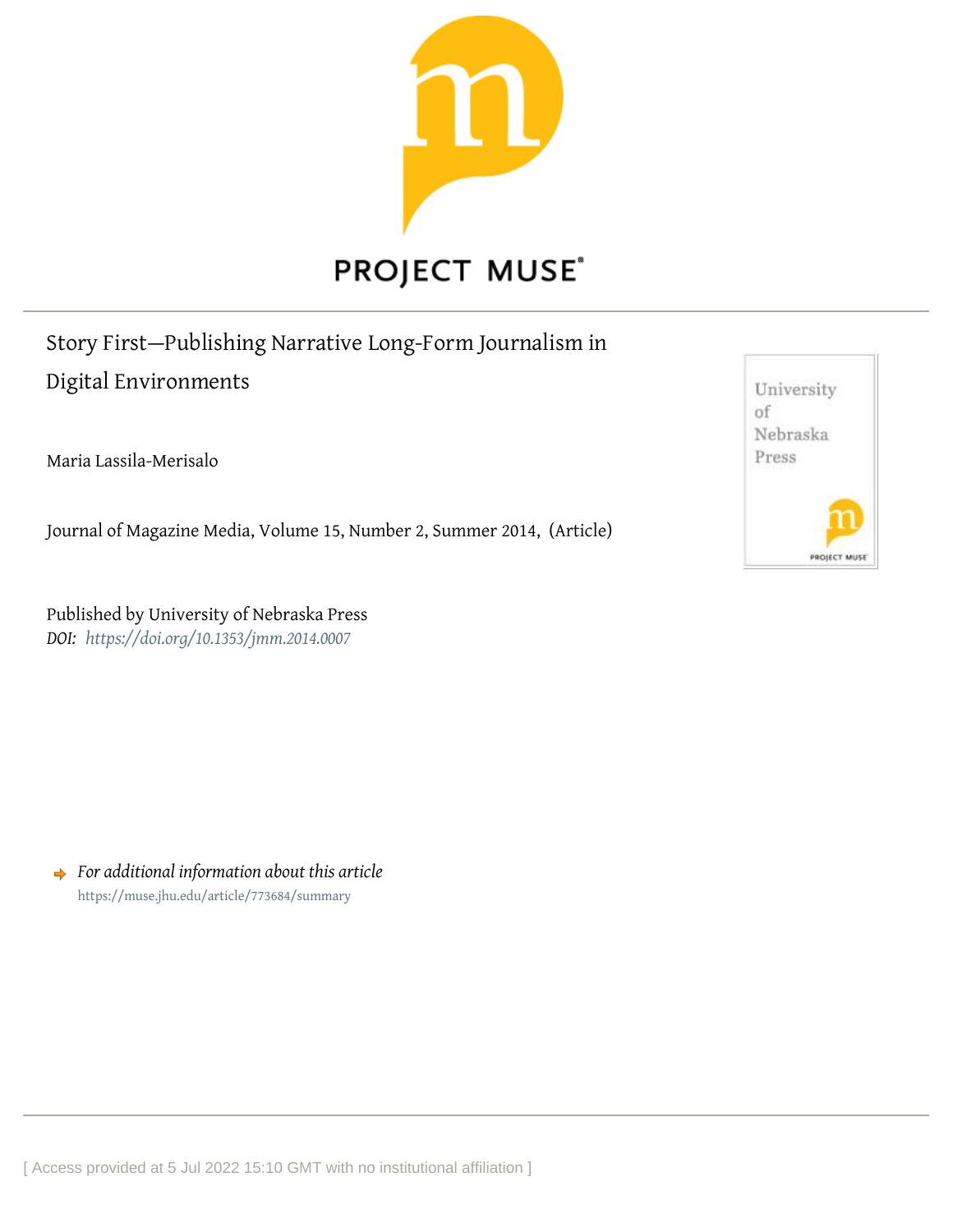## Story First—Publishing Narrative Long-Form Journalism in Digital Environments

Maria Lassila-Merisalo maria.lassila-merisalo@iki.fi

#### Abstract

Narrative long-form journalism is going through an international upswing. Existing media companies and journalistic start-ups have taken narratives into the digital environment, using multimedia elements to tell their stories in new ways and attempting to get their stories to become viral. This essay analyses *The Atavist* and *Long Play* as examples of long-form nonfiction publications, and offers results from a small international survey of long-form publishers. The findings suggest that digital online environment provides narrative journalism with new possibilities, such as multimedia elements and online presence, which have the potential to both strengthen the authenticity of a story and weaken its immersive effect due to too many sensory stimuli.

Keywords: digital environments, long-form journalism, multimedia, narratives, nonfiction

## Introduction

When journalism first entered the online world, it was widely believed that the Internet required short writing. Today, we know that it also accommodates long stories. Several publishers offer narrative, long-form content online, and some publications are specifically tailored for tablet computers or other mobile platforms. <sup>1</sup> Online publications such as *The Atavist, Byliner,* and *Narratively* started as platforms specifically for narrative journalism, and some established media enterprises adopted this "journalistic equivalent of slow food"<sup>2</sup> as a whole new territory. In June 2013, for instance, the political news site *Politico* announced that Susan Glasser, then editor-in-chief of *Foreign Policy* magazine, joined its team to help it succeed in "the long form game."3 *Politico* stated: "With Susan's help, we intend now to tackle a fresh challenge: embracing what we see as a coming renaissance in long-form journalism, as readers search for distinctive work that cannot be easily cannibalized or commoditized."4 In another example, *The New York Times* 2012 multimedia project *Snow Fall,* which told the story of a group of skiers lost in an avalanche, became an international success, and received a Pulitzer Prize for feature writing in 2013.<sup>5</sup>

However, in June 2014, as this was being written, the San Francisco digital publisher *Byliner* announced that its future was uncertain. *Byliner*, a platform for both fiction and nonfiction, had been "a darling of the press,"6 but was now the first high-profile long-form

\_\_\_\_\_\_\_\_\_\_\_\_\_\_\_\_\_\_\_\_\_\_\_\_\_\_\_\_\_\_\_\_\_\_\_\_\_\_\_\_\_\_\_\_\_\_\_\_\_\_\_\_\_\_\_\_\_\_\_\_\_\_\_\_\_\_

*Maria Lassila-Merisalo is an independent scholar in Finland, conducting research on narrative journalism with the support of a grant from the Finnish Cultural Foundation at the University of Tampere. She has trained journalists in the art of literary nonfiction for more than 10 years.*

*Journal of Magazine & New Media Research* 1 Vol. 15, No. 2 • Summer 2014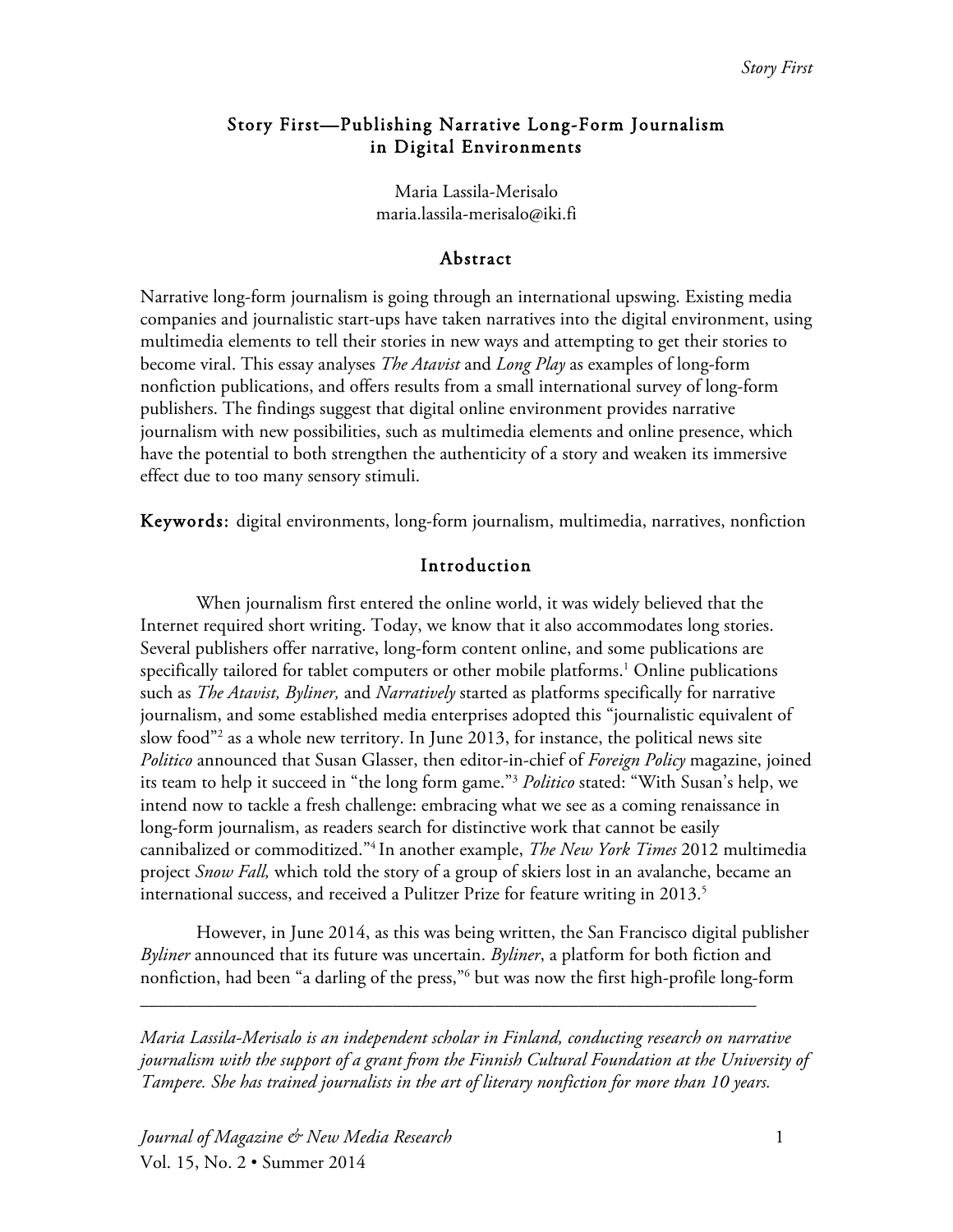publication experiencing severe difficulties. This could be interpreted as the end of the honeymoon for digital long-form publishing. The coming years are likely to separate the wheat from the chaff.

This essay discusses narrative journalism in digital and, more specifically, in tablet environment. Narrative journalism gets its ideals from the more tightly defined genre of literary journalism.7 Probably the most famous definition comes from author and journalist Tom Wolfe: literary journalism is journalism that would read like a novel or a short story.<sup>8</sup> Wolfe has identified several techniques typical of the genre: scene-by-scene construction, dialogue recorded in full, third-person point of view, and symbolic details.<sup>9</sup> All these techniques are applicable to digital stories and can be found in the two digital publications considered here: *The Atavist,* an American publishing boutique started in 2011, and *Long Play,* a Finnish e-book publication launched in 2013. Moreover, when taken into the digital environment, narrative long-form journalism gets some added value from the use of multimedia techniques: pictures, audio, video, graphics, maps, etc. Additionally, a selfevident advantage stems from the very essence of being online: the opportunity to create discussion, to be shared, to become viral.

The essay begins by discussing tablets as a platform for journalism in general and long-form journalism in particular. This is followed by a discussion of *The Atavist* and *Long Play,* in light of which the essay explores the referentiality and authenticity of digital online journalism, on the one hand, and the immersive effect of multimedia storytelling on the other. Finally, the essay presents the results of a small survey of professionals, discussing the potential added value a story gets when published in a digital environment, compared with traditional print journalism.

### The Dawn of Tablet Journalism

When newspapers began their online versions, the goal was to deliver information in the most efficient manner, including by exercising brevity. Often, this is still the case.<sup>10</sup> However, since the early days of the World Wide Web, many long-form narratives have been published online as well. In one early example, Royal and Tankard Jr. found the use of literary journalism techniques on the website of the *Philadelphia Inquirer*. <sup>11</sup> More recent examples of such research include Nora Berning's article about authenticity in online literary reportages<sup>12</sup> and Steen Steensen's study about online feature journalism,<sup>13</sup> to name a few.

As the digital revolution has accelerated, print publications have been forced to make crucial decisions. Should they go digital? What strategy would be best? How can it be profitable? Shepherd and Waters offer three categories of such strategies: replication of existing genres, evolution of existing genres, and the spontaneous appearance of new genres.<sup>14</sup> An example of the first category is the practice of uploading each newspaper issue online in a portable document format (PDF), which does not add any value to the print edition but can successfully replace it—for instance, when it is highly expensive to deliver a printed newspaper.15 Copying text and pictures from the paper to a HTML-formatted web version belongs in this category as well. Adding interactive elements to the existing story is an

*Journal of Magazine & New Media Research* 2 Vol. 15, No. 2 • Summer 2014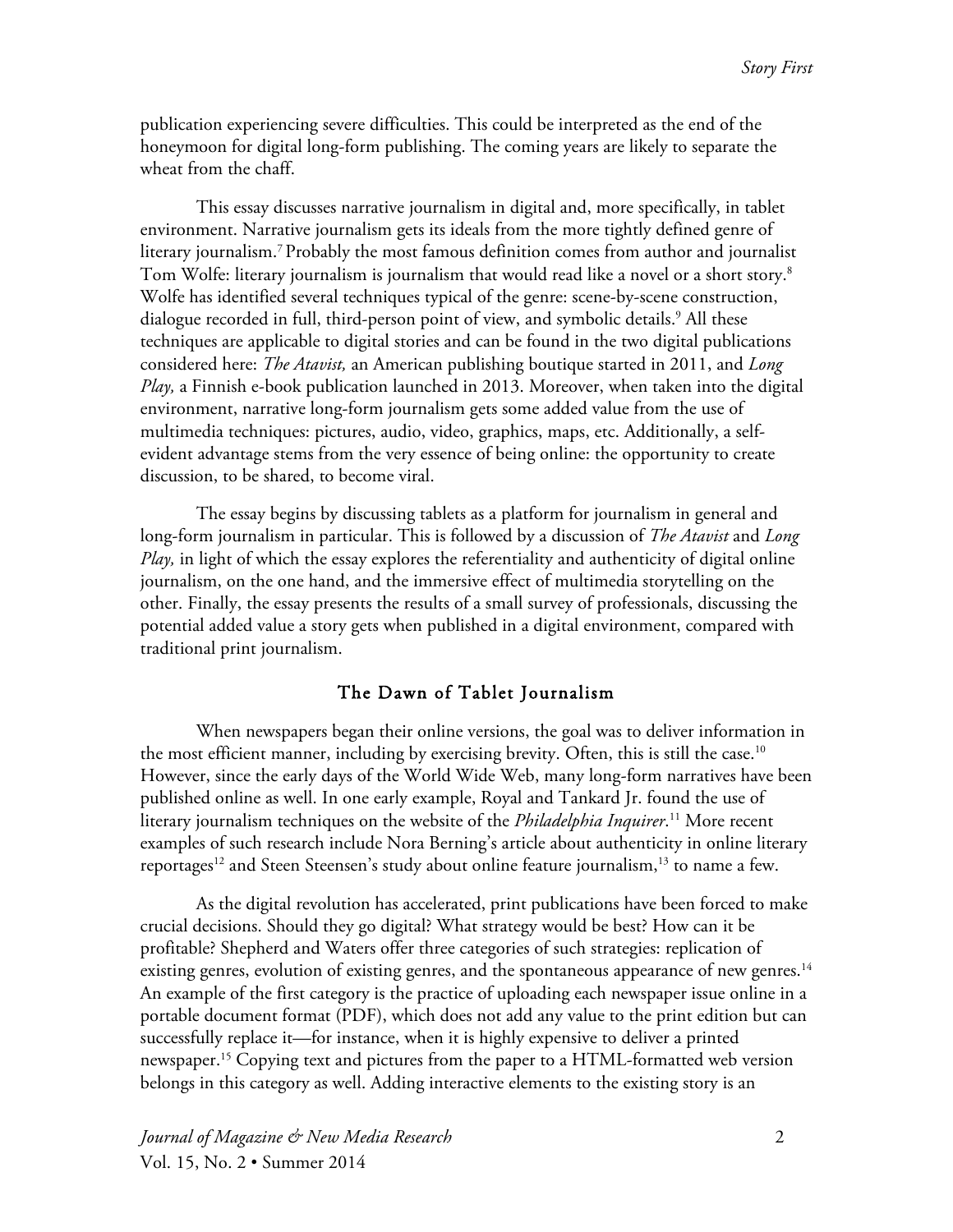example of evolution within a genre. By contrast, examples of whole new genres include, for instance, the *Oma Olivia*<sup>16</sup> concept in Finland, in which an issue of a women's magazine, *Olivia,* is co-created online with the reader community, or *The Atavist'*s tablet-tailored application, which utilizes versatile multimedia functions.

Apple's iPad, introduced in 2010, marked a breakthrough for tablet computers, but media companies did not immediately embrace tablets in their struggle for sustainable profits. On the contrary, they were rather suspicious, for reasons similar to the factors behind the hesitation toward going online in general: a wait-and-see approach; limited resources to branch out; and uncertainty about readers' willingness to pay for digital journalism.17 According to a 2011 Pew report, the last reason was indeed legitimate; the willingness to pay for tablet journalism was low.<sup>18</sup> The Reuters Institute Digital News Report 2014 indicates that the situation has not changed much.<sup>19</sup> Given the maelstrom faced by media systems worldwide, lack of resources is also likely, and reluctance to take risks is understandable. Therefore, many publications' tablet version has merely been the day's paper uploaded as a PDF. Larry Kramer has criticized this practice, stating: "In the end, you want a different kind of storytelling process to occur on a tablet."20 Indeed, a tablet offers an opportunity to combine text, audio, video, pictures, and interactivity, and its readability and portability make it a useful platform for long-form texts. Thereby, a tablet computer is an ideal environment for digital long-form journalism, both in text and multimedia forms.

In 2013, 35 percent of Americans age 16 and older owned a tablet computer, and 43 percent owned either a tablet or an e-book reader.<sup>21</sup> In Finland, approximately 20 percent of citizens owned a tablet, below the European average of 31 percent.<sup>22</sup> According to the Pew Project, in 2011 active tablet users already preferred their new devices over desktop computers, laptops, print publications, and television as a way to get both news headlines and to read long-form stories.<sup>23</sup> More than 40 percent of tablet users read in-depth news articles regularly, and another 40 percent read them sometimes. People also read past articles and save them for future reading.<sup>24</sup> The numbers seem encouraging enough for media companies to make decisions to invest in tablet apps, and also—as smart phones are getting larger—mobile developments.

However, a relatively large number of readers still read stories using the tablet's web browser instead of media publications' own applications.<sup>25</sup> As tablet computers and larger smart phones ("phablets") increase their market share at the cost of desktop PCs and laptops, $26$  it could be expected that consumers will change their habits and learn to use the applications. Another possible scenario is that publishers will abandon native apps and turn to universally functional HTML5-based developments.

## *The Atavist* and *Long Play* as Examples of Narrative Publications

*The Atavist* is a magazine and e-singles publishing house that releases its own original, long-form narrative journalism. It started in February 2011, and by December 2013 had published 32 original stories, which have included video, audio, pictures, and maps. It has developed its own platform and application. Multimedia versions of the stories are currently

*Journal of Magazine & New Media Research* 3 Vol. 15, No. 2 • Summer 2014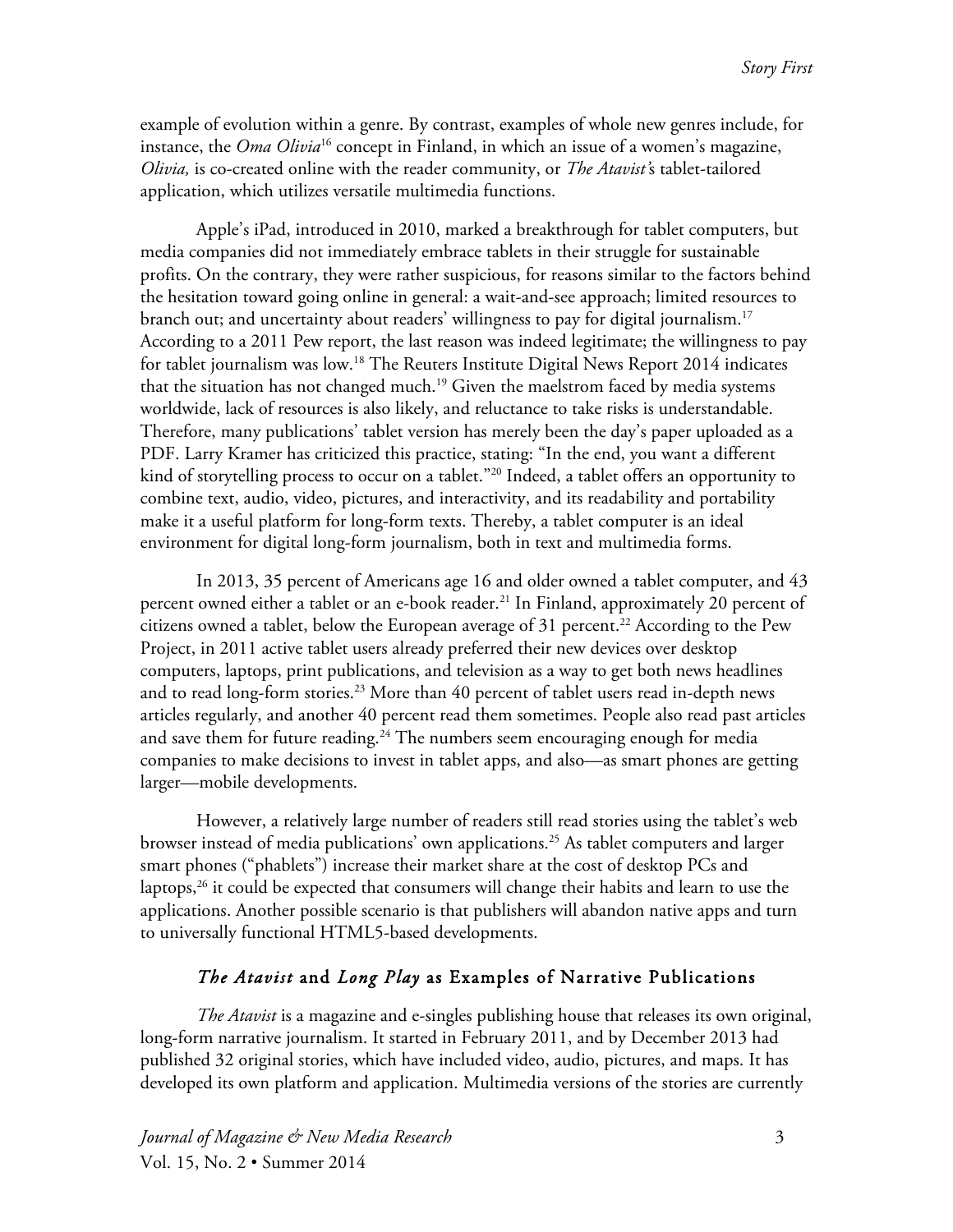available in *The Atavist'*s free app for the iPad, iPhone, and web browsers. Text versions can be read with other applications also. In 2013, each story cost up to \$3.99. Readers could also choose a monthly or a yearly subscription or an annual membership, the latter of which also offered free access to the story archive. In addition to publishing original stories, *The Atavist* offered its platform to the public under the name Creatavist. In 2013, anyone could publish one story for free, publish unlimited e-book files under the Creatavist app for \$10 per month, or create their own custom app for \$250 per month. *The Atavist'*s revenues came from selling stories and story sponsorships, $27$  and from the Creatavist users. According to cofounder Evan Ratliff, the Creatavist side had more revenue potential: "Partly because we think the software has enormous usefulness and that the market for it is only going to grow, and partly because it's just really hard to grow a big business on things you sell for \$2–4 per month, as I think anyone would agree."28 However, *The Atavist* does not release any data regarding sales figures.<sup>29</sup>

*Long Play* is one of the most clear-cut examples of a new media start-up in Finland. A group of Finnish freelancers launched it in January 2013 with an initial capital of merely 500€. <sup>30</sup> According to the website, it published "investigative journalism, vast reportage, profiles, essays and other long-form stories in digital form," under the headline "*Long Play* better journalism." *Long Play* e-book singles could be purchased at the price of 3.90€ per story. In the beginning *Long Play* was published by Hitaan journalismin yhdistys ry., the Association for Slow Journalism. In 2013, the association accepted supporting members whose annual membership fee was 54€. Supporting members received all the *Long Play* singles automatically, plus additional e-books and other potential benefits. In the beginning of 2014, *Long Play* became a business, and opened its own publishing platform, through which annual subscriptions also became possible. *Long Play'*s sales figures are not public, but its best-selling e-single from 2013 was *Himasen etiikka (The ethics of Himanen,* published in February), which sold nearly 5,000 copies, which is a lot in a country where the market is small and e-book sales have been extremely slow so far.<sup>31</sup> The story revealed how the Finnish prime minister helped secure funding for a controversial research project without following the usual rules of competition, and led to a large-scale political scandal in Finland.

The ability to buy one story at a time, digitally, was and is a fresh concept in Finland, where literary journalism has always had a somewhat marginal space. It has been practiced in numerous publications, but not very systematically and generally in a short form.<sup>32</sup> Booklength journalistic nonfiction has never broken through in Finland. Thus, the "longer than a magazine story but shorter than a book" concept of *Long Play* has been new to many of its readers. In 2013, *Long Play* published ten singles—nine journalistic pieces written by Finnish journalists, and one translation of an essay published by a Danish partner, *Zetland*. All the singles consisted of plain text, except for the cover illustration on each e-book single. The *Long Play* website offered a link to a series of pictures of a baby's skull surgery, related to the story *Pään avaus (The Head Opening),* which could also be bought as an audiobook. Other stories were available as text only.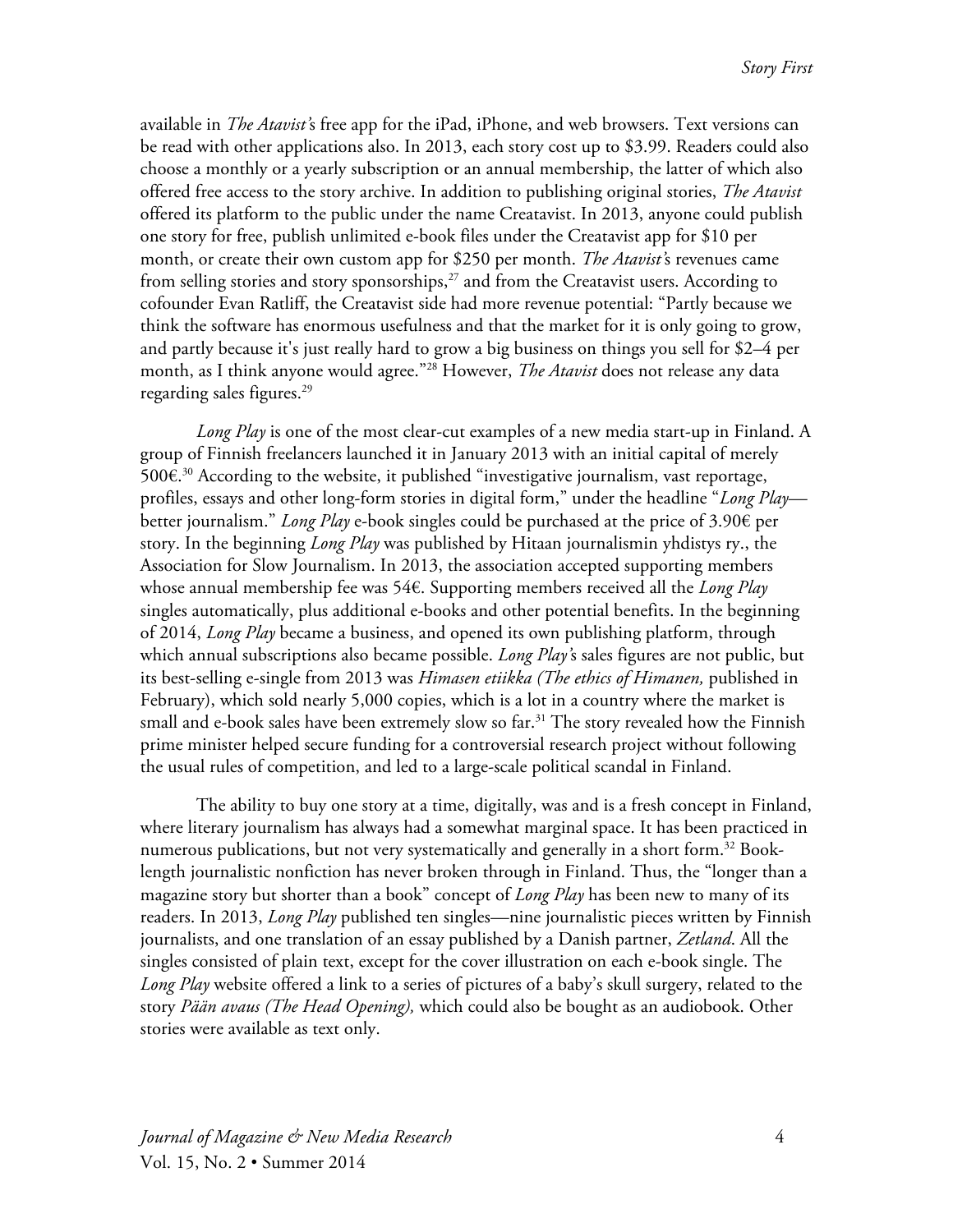*Long Play* has been actively broadening its scope of operation. In addition to publishing e-book singles, the journalists at *Long Play* offer writing courses for other journalists, and in the fall of 2013, they started to co-host public events, such as interviews. In November 2013, *Long Play* won a 250,000€ award in a media innovation challenge looking for sustainable business models for journalism. The team is using the money to develop a new publishing platform that allows SMS payments,<sup>33</sup> and also working internationally to create "a kind of Netflix for quality content," where a customer can download not only journalistic texts, but also documentary films and literature, among other things.<sup>34</sup>

Both *The Atavist* and *Long Play*, the latter in particular, interact with readers in the digital environment, especially through social media platforms, specifically Facebook and Twitter. This is a wise decision, considering that of all social media users in Finland, 95 percent used Facebook and 9 percent used Twitter in 2012.<sup>35</sup> The corresponding numbers in the US are 71 and 18 percent.<sup>36</sup> As of June 24, 2014, *The Atavist* had 3,257 likers on Facebook, whereas *Long Play* had 7,724 likers. On Twitter, *The Atavist* had 11,957 followers compared with *Long Play*'s 6,383 followers. On Twitter, *The Atavist* followed 978 users and *Long Play* 749 users. *The Atavist* joined Twitter in October 2010 and had published 3,653 tweets since. *Long Play* tweeted for the first time in December 2012, and had since published 1,964 tweets. Neither *The Atavist* nor *Long Play* use email to communicate with subscribers, except to send a notification when a new single appears in virtual print.

## Multimedia Add Authenticity but Can Also Interrupt

The digital and online environments take journalistic storytelling to a new level, but the fundamental principles, such as obligation to the truth, remain essential. Narrative journalists borrow techniques from fiction, but like any other journalists, they ought never to cross "the reality boundary" to the epistemological side of fiction.<sup>37</sup> While keeping this in mind, one advantage of the online digital environment is that it gives journalists new tools for building authenticity, which Nora Berning identifies as key to online narrative journalism.<sup>38</sup> According to Margreth Lünenborg, authenticity is a characteristic encoded in the process of production, with the help of aesthetic devices, and has to be decoded by the reader in the process of interpretation. <sup>39</sup> Technology-based elements such as multimedia features, links to sources, and interactivity all have the potential to enhance an online digital story's authentic impression.

Authenticity can be grasped in part through the concept of referentiality. Dorrit Cohn states that fiction is nonreferential by nature, whereas nonfiction is always referential. $^{40}$ Fiction "itself creates the world it refers to by referring to it."<sup>41</sup> It can also refer to the reality outside the text, but it does not have to, and if it does, claims about the reality do not have to be truthful.<sup>42</sup> According to Cohn, fictional stories are always more complex because they have more discursive levels; by contrast, in nonfictional stories the author and the narrator are always the same and inseparable.<sup>43</sup> However, numerous scholars have acknowledged the complex structures of narrative nonfiction. According to Daniel W. Lehman, nonfictional journalism is not only referential, but multireferential by nature; for instance, journalists are

*Journal of Magazine & New Media Research* 5 Vol. 15, No. 2 • Summer 2014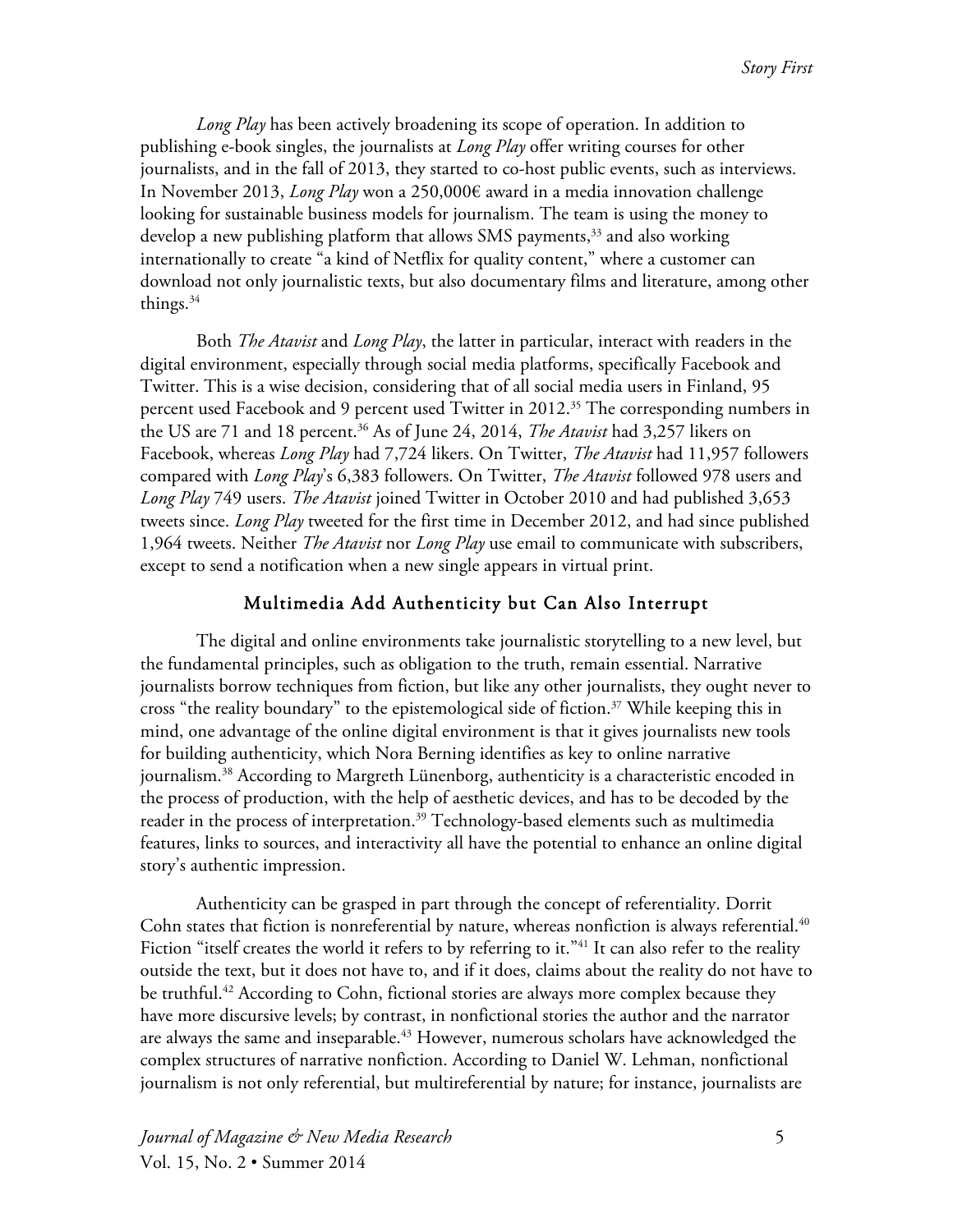involved in their stories as they construct them, but also make connections to actual occurrences taking place in reality. Readers are also involved in the stories as they read them, but are also constantly making connections between the text and the outside world based on their pre-existing knowledge. Thus, there are several, complex levels of reference, a "multireferential plane," as Lehman puts it. $44$  The author-narrator tells about an existing world to readers who exist within the same world, and the more familiar the topic is to readers, the more foundation they have to estimate the credibility of the story by comparing it with their own experiences. This aspect has become ever more important as readers have obtained access to indefinite amounts of information via the Internet. Taking narrative liberties is always a risk for the journalist. James Phelan encourages readers to be critical and not to ignore mimetic lapses, such as situations in which narrators know more than they should. Even though such moments would not deny the story its nonfiction status, they nevertheless reveal a lot about the journalist's work process and the ideology behind it.<sup>45</sup>

In spite of the potential of multimedia elements to add referentiality and authenticity, some online long-form journalistic pieces have been cautious in using them. For example in 2013, *Long Play* did not offer any multimedia features. Quite the contrary, it did not even include pictures or varying layouts, such as a magazine. According to the editorin-chief Johanna Vehkoo, there were several reasons to this. First, financial and technological restrictions: the initial capital of 500€ did not allow for complex multimedia developments. Furthermore, there were also ideological reasons, as Vehkoo describes the whole *Long Play* team as being "very text-oriented journalists."46

By contrast, *The Atavist* stories contained music, audio clips, photographs, video clips, maps, and so on. Let us review *The Stray Bullet* as an example of a story published in *The Atavist*. It tells about a friendship that the author has developed with a prisoner, a black man who, as a teenager, shot another black teenager. The story opens with a photograph of the main character, Tony, and an audio clip of a recorded phone call: "beep – beep – this recorded call is from an inmate at a California state correctional facility." There are audio clips between the text chapters: interrogation recordings, a phone call from Tony to his home, and phone calls from Tony to the author. There are also photographs of Tony's letters. All of these features are embedded within the story without any links. The story thus remains "closed," even "nonreferential" in a sense, as it refuses to implement the quality that is in the very nature of online journalism: the indefinite connectedness to other texts in the World Wide Web. The immersive effect of the story ultimately depends on readers' choices.

Berning suggests that hypertextuality, multimediality, and interactivity offer enhanced means of immersion.<sup>47</sup> However, these features can distract the reader and thus weaken the immersion; for instance, if the reader listens to the audiobook version of *The Stray Bullet*, the extras (timeline, maps, etc.) can interrupt one's concentration every once in a while and probably force him/her to pause the audiobook. If the reader reads the text, shifting attention to different elements appears to be easier. As for *Long Play* stories, the immersive effect can be very strong when the text is the only thing that captures the reader's

*Journal of Magazine & New Media Research* 6 Vol. 15, No. 2 • Summer 2014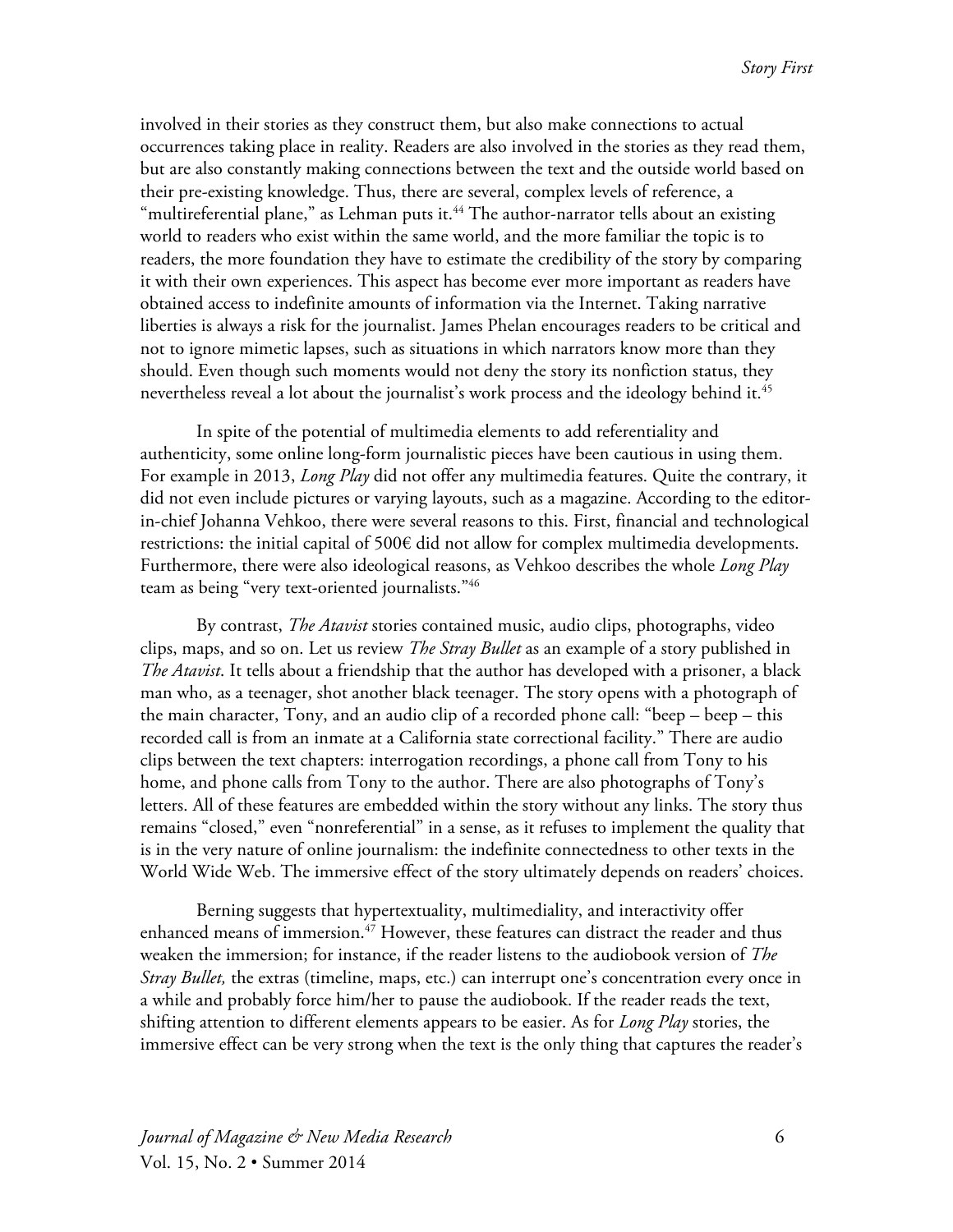attention—but this requires that the writing is engaging and compelling. On the other hand, multimedia features that can enhance the authentic impression are lacking.

Shareability also potentially strengthens the authenticity and factuality of a story. *The Atavist* application on iPad has a button that allows the reader to instantly share the story via messages, e-mail, Facebook, and Twitter. The further a story spreads, the higher its impact and the more critical its readers will be. For instance, in Finland in the fall of 2013, a blogger noticed a potentially plagiarized story in a national newspaper and asked her readers to dig through the Internet in search of the original text. The original story was found, and the newspaper apologized to its readers.<sup>48</sup> This is an extreme example of intentional fraud, but on smaller scale, online news sites routinely post corrections to their stories, many of which are most likely pointed out by readers.<sup>49</sup> This importance of online sharing is difficult to judge for the two online platforms that are the topic of this essay because neither *The Atavist* nor *Long Play* release any data about the degree to which their stories have been shared on social media.

#### Practitioners Value Accessibility and Shareability above Multimedia

How many multimedia features can a story tolerate without falling apart? When do multimedia elements become a distraction instead of complementing the story? These and similar questions have puzzled scholars as well as developers in the industrial and business worlds. For instance, in the field of education, cognitive load theory has been applied to studying the abilities and the restrictions of human working memory in multimedia environments. <sup>50</sup> Information technologist Pierre Gander has especially questioned common beliefs about new storytelling media: that an audience's experience will be more immersive the more sensory information it is exposed to, and that the ability to participate and interact within the medium will add immersion.<sup>51</sup>

To seek answers from practitioners' point of view, a non-representative survey was conducted among professional journalists with experience in publishing digital long-form narrative journalism through small start-up companies. The survey consisted of four questions sent via e-mail to eight journalists in Finland, Denmark, Italy, the Great Britain, and the U.S.:

(1) What do you think are the most useful features that become available when taking narrative journalism from print into digital environment? What do they add to the reading experience?

(2) Could you give an example of a particularly good piece of narrative journalism published digitally? How do its multimedia elements support the story?

(3) Pictures, audio, video and other multimedia elements increase the authenticity of a story. According to some studies, they also increase the immersive strength of the story. On the other hand, too many elements can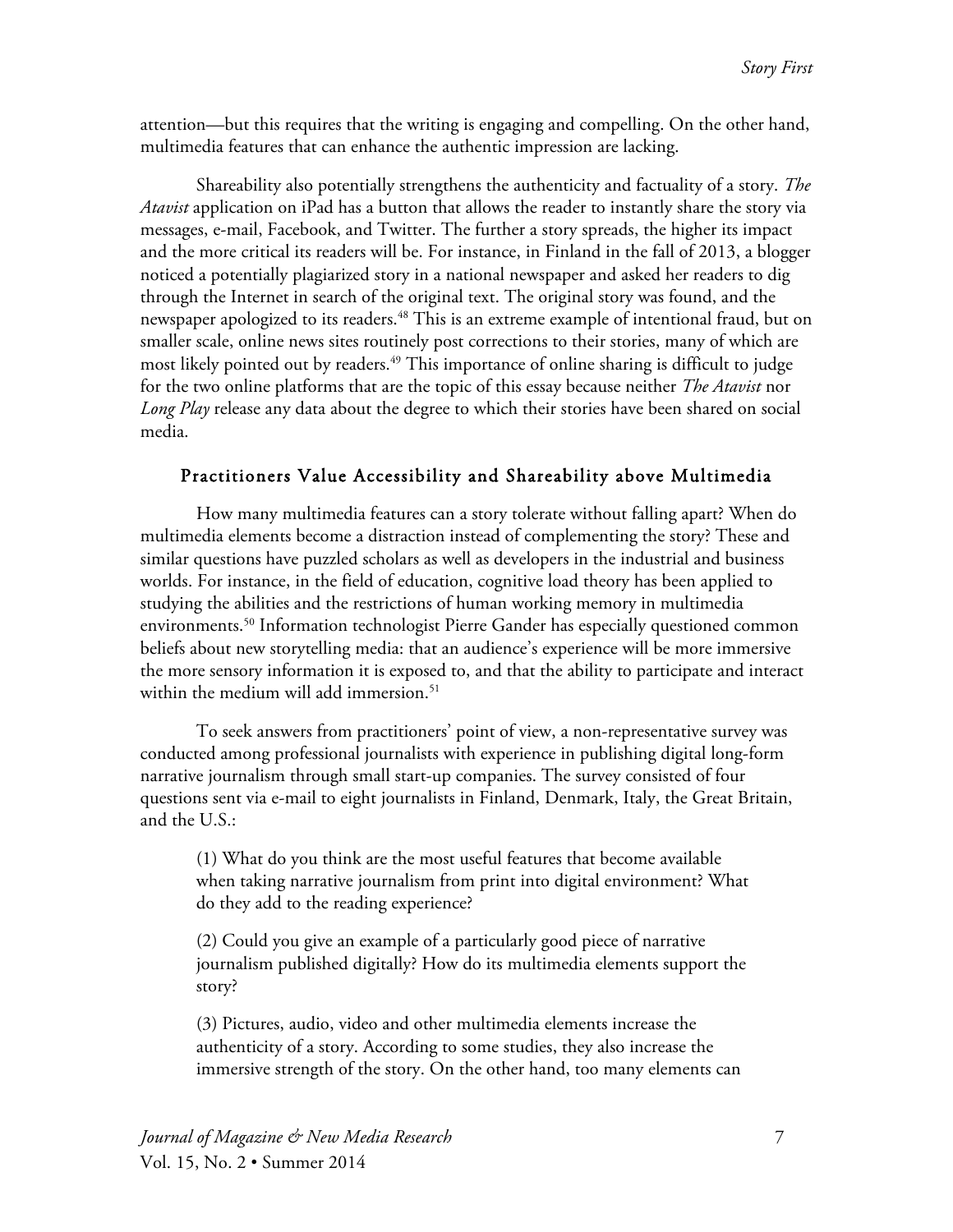distract the reader and weaken the immersive effect. Where do you think the line is? How can it be defined? (You can share your experiences both as a writer/editor or a reader.)

(4) What is your view on different digital environments? Native apps vs. HTML5—what do you say? What do you expect from the future?

The respondents were chosen on the basis of the publication they represented or other merit in the field of digital long-form publishing. Existing connections were used in order to reach respondents. Six journalists completed the survey, which was conducted in May and June 2014. The respondents represented *Narratively* (the U.S.), *Longreads* (the U.S.), *Informant* (Italy), *Zetland* (Denmark), *Long Play* (Finland), and one independent journalist (the UK). Journalists from *Byliner* and *The Atavist* did not respond. The survey was conducted in English, which was not all of the respondents' first language, but all of them were fluent in it. The narrow corpus does not allow for any generalizations, but the answers can serve as a springboard to future research.

According to the respondents, the most useful features in online digital journalism compared with print journalism were not multimedia elements but interactivity: comments, recommending, sharing, and being present and easily accessible. For example:

The most useful feature  $(...)$  is – most important by far—the simple fact of just being there: Being present on media platforms which the readers (in particular younger readers) use and are familiar with as their most important platform for any media experience. (*Zetland*)

Accessibility may not be as sexy as new experiments in multimedia, but it is the most important piece. Give as many people as possible the ability to read on their own device, on their own terms. (*Longreads*)

Further, multimedia elements were described as "a double-edged sword," which "can both raise and decrease a reader's attention" *(Informant).*

Generally, the journalists who answered the questions were reserved in regard to using multimedia elements. For example, a journalist from *Narratively* stated: "As a reader, I don't ever want my experience interrupted." The independent long-form journalist from the UK agreed: "Certainly in the last two years we've seen publishers using lots of features at once because they could rather than because they should."

The respondents also described their own practices aimed at minimizing distractions to the reader. For instance, each time they think of inserting a multimedia element in a story, they ask themselves whether the element is really necessary *(Informant).* They want the reader to be able to choose whether to pay attention to the multimedia *(Long Play).* They make sure that the multimedia has the same pace and rhythm as the story they are telling *(Informant),* and they make sure that the piece presents complete experience even if the reader for some reason does not consume all the different elements *(Longreads).*

*Journal of Magazine & New Media Research* 8 Vol. 15, No. 2 • Summer 2014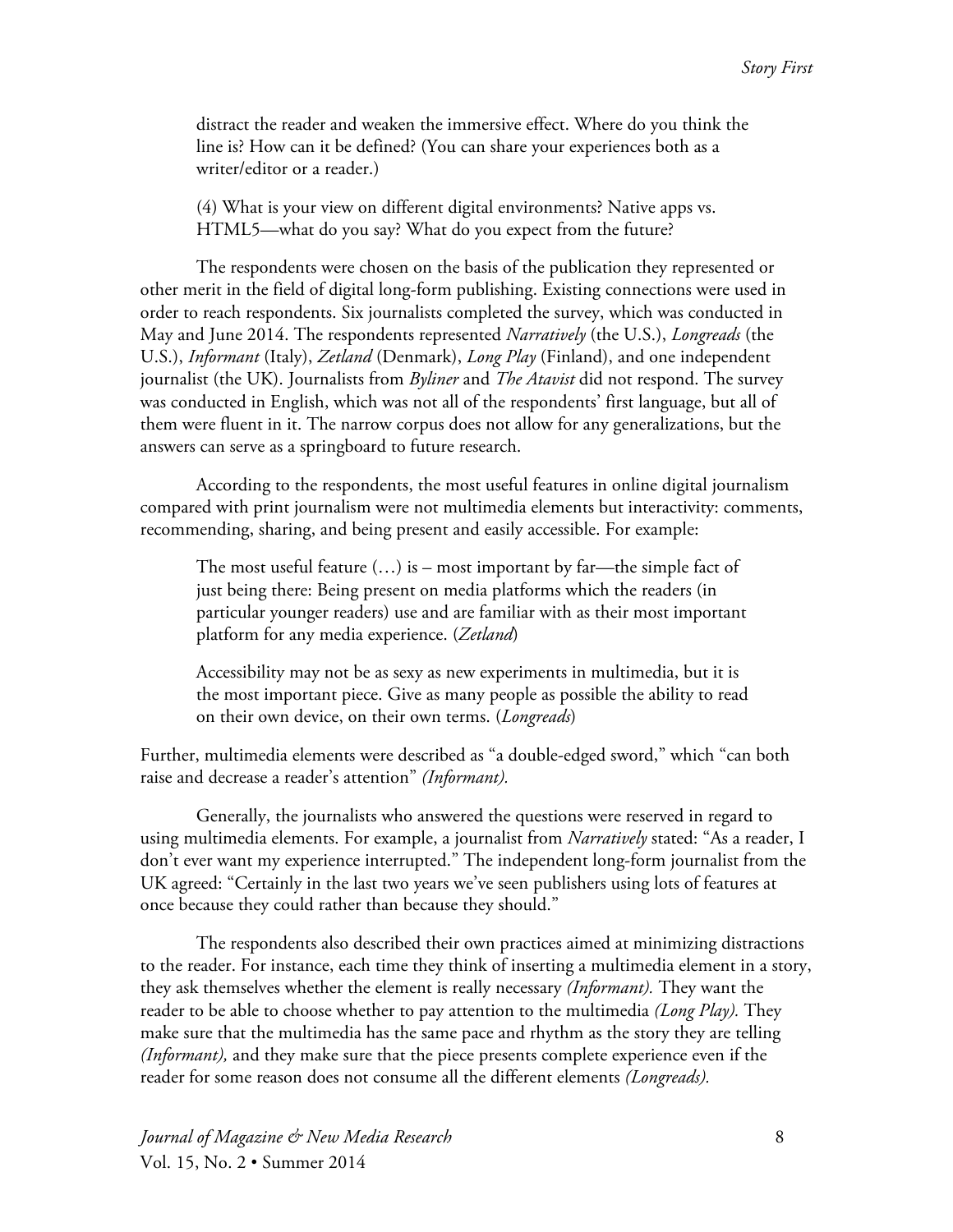These practices could be combined into a check list for editors. However, according to the respondents' answers, the line where the multimedia elements are too many and too distracting is different for every story. *"*But as a rule, less is always more," offered the independent journalist.

The six respondents seemed to look at their work "text first"—a bit surprisingly so, considering that they represent new media start-ups and innovative publishers. For example:

I still believe in the virtues of the long-form tradition that was born of the "paper-experience"—the disconnected experience, where you sit in solute and read a narrative that takes you from a to z. (…) I sound like an old hat. I AM an old hat. *(Zetland)*

*Snow Fall,* the Pulitzer-prize-winning multimedia story from *The New York Times*, was mentioned in respondents' answers both as "the gold standard…—the reader is just totally swept up in the story and it feels less like an article than an experience" *(Narratively)* and a critical example of multimedia gone wrong. "It was also interesting to note that the commentary focused solely on the style and not the substance. No-one was interested in the narrative of *Snow Fall*, just that it looked pretty," stated the independent journalist.<sup>52</sup> The writer from *Long Play* added: "I am one of the people who confess to not reading the whole story—I was simply too distracted by the fancy multimedia." These reactions suggest that agreement of how to make the best use of multimedia elements cannot be found even within a group of expert practitioners.

The respondents were asked to name a particularly good piece of narrative journalism published digitally. *Snow Fall* received one mention. Other stories from *the New York Times* included *Invisible Child53* and *The Ballad of Geeshie and Elvie, <sup>54</sup>* which was mentioned by two people for the following reasons: "The audio elements are embedded within the text without being distracting. It works because it is a story about music and so audio has a reason to be there. We need more of this discipline" (independent journalist). "The story … included embedded audio clips from their songs. This complemented the story I was reading, with real sounds of their voices, without taking me out of the reading experience" *(Longreads).* All *The Atavist'*s pieces in general, *South China Morning Post'*s longform about the Tiananmen massacres, <sup>55</sup> and *A Good Man in Rwanda* by BBC56 were each mentioned once.

The respondents were also asked to discuss the difference between native apps and HTML5-based developments, and to try to anticipate the future. Two respondents stated that they were not qualified to answer the question. The four other answers varied. The web was praised for its universal nature; on the other hand, native apps were seen as important in mobile phones, the markets for which were anticipated to keep growing. "The web is still the most flexible when it comes to reaching the largest audience possible, and it seems like that is where most of the conversation begins," stated a journalist from *Longreads*.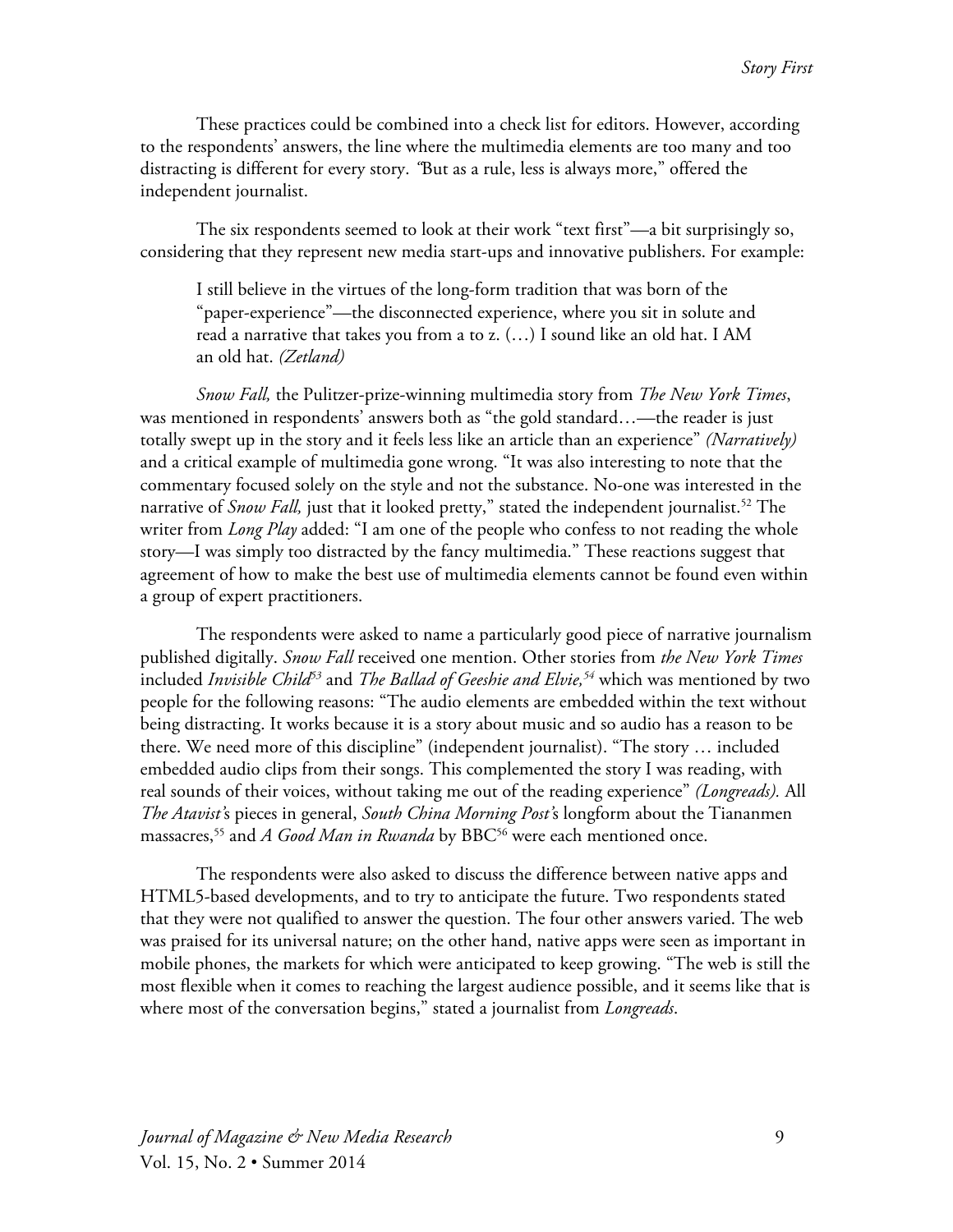## Conclusion: Story First

The future of digital narrative long-form journalism does not seem all too hopeless. It appears that there are at least two possible ways it can prosper. First, traditional, big media companies can find ways to make a sustainable profit and direct some of the revenue into the expensive art of long-form narrative. Second, journalists can take an entrepreneurial approach to their work and start microbusinesses, such as *The Atavist* and *Long Play*. They ought not to expect to make profit by publishing a single e-book per month; rather, they need to find additional sources of income, such as sponsorships, software services, crowd funding, courses, and events.<sup>57</sup> First and foremost, though, they need to produce quality stories.

Being digital and online provides journalists with new features that potentially also create quality: the stories can be enhanced with versatile multimedia elements, and the accessibility and shareability of the stories bring about new possibilities for reaching readers and creating conversations. Journalistic principles such as "the reality boundary"58 are as valid in the digital environment as they are in print. Multimedia and interactivity add new levels to the "multireferential plane"59 of narrative journalism, which can strengthen the authenticity of a story. However, too many sensory elements can distract the reader's attention, which weakens the immersive effect. The practitioners' reactions, as outlined in this report, suggest they think along the same lines—seeing shareability and connectedness as the most important features in digital long-form journalism. The ability to take text-based stories into the realm of public discussion appears to be a more valuable feature to them than video, audio, and other sensory stimuli.

### Notes

1. The first tablet computer in the consumer market was Apple's iPad, the first model of which was released in April 2010 in the United States and in November 2010 in Finland. Apple still has the largest share in tablet markets, 29.6 percent in October 2013, but Samsung has been reaching Apple, currently holding 20.4 percent of the market. "Android Growth Drives Another Strong Quarter for the Worldwide Tablet Market, According to IDC," October 30, 2013, accessed November 15, 2013, http://www.idc.com/ getdoc.jsp?containerId=prUS24420613.

2. Susan Greenberg, "Slow Journalism in the Digital Fast Lane," in *Global Literary Journalism: Exploring the Journalistic Imaginatio*n, eds. Richard Lance Keeble and John Tulloch (New York: Peter Lang, 2012), 381.

3. The term "long form game" has been used, for instance, in "Magazines get in the digital long-form game," *StoryBoard,* September 19, 2011, accessed June 23, 2014, http://www.thestoryboard.ca/magazines-get-in-the-digital-long-form-game/ and Rem Rieder, "Long-Form Journalism Makes Comeback," *USA Today,* June 5, 2013, accessed June 20, 2014.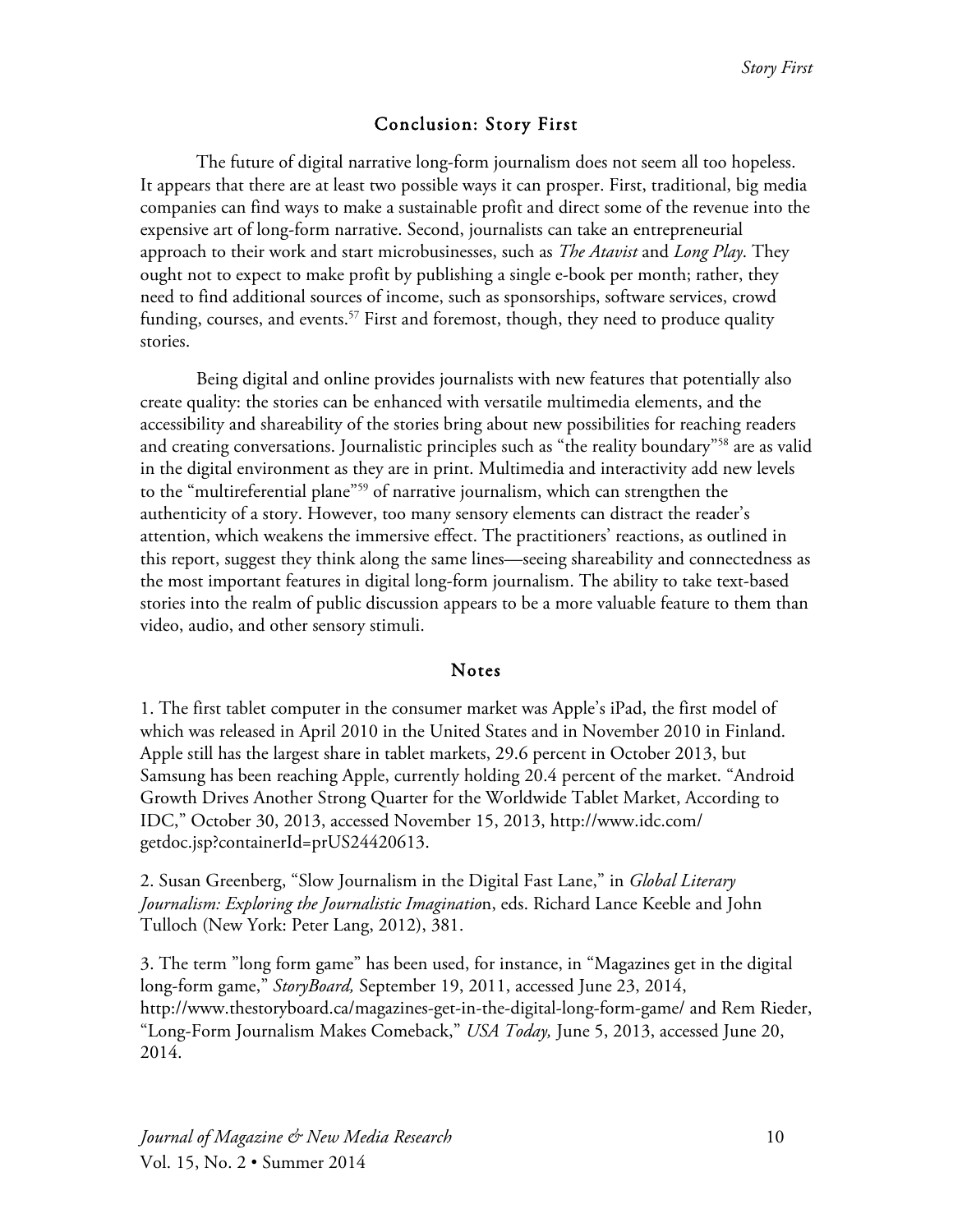4. Dylan Byers, "POLITICO Hires FP's Susan Glasser to Head New Long-Form Journalism, Opinion Divisions," *Politico,* June 2, 2013, accessed November 25, 2013, http://www.politico.com/blogs/media/2013/06/politico-hires-fps-susan-glasser-to-head-newlongform-165226.html.

5.The 2013 Pulitzer Prize Winners, Feature writing, accessed July 1, 2014, http://www.pulitzer.org/citation/2013-Feature-Writing, and the original story John Branch, "Snow Fall, The Avalanche at Tunnel Creek," *The New York Times,* December 20, 2012, accessed June 24, 2014, http://www.nytimes.com/projects/2012/snow-fall/.

6. For background and discussion on the topic, see Laura Hazard Owen, "Why 2012 was the year of the e-single," *Gigaom,* December 24, 2012, accessed June 22, 2014, https://gigaom.com/2012/12/24/why-2012-was-the-year-of-the-e-single/ and "This is the Real Reason why Byliner is Struggling," *LitRagger,* June 9, 2014, accessed June 23, 2014, http://www.litragger.com/literature-news/commentary/this-is-the-real-reason-why-byliner-isstruggling/.

7. See, for example, John C. Hartsock, "Literary Reportage: The 'Other' Literary Journalism," *Genre* 1–2 (2009): 113–134.

8. Tom Wolfe, "The New Journalism," in *The New Journalism: An Anthology,* eds. Tom Wolfe and E. W. Johnson (London: Picador, 1973), 21–22, 24.

9. Wolfe, "The New Journalism," 46–47.

10. See, for instance, Tony Rogers, "Writing for the Web: Keep It Short, Break It Up, and Don't Forget to Highlight," *About.com,* accessed November 22, 2013, http://journalism.about.com/od/writing/a/webwriting.htm. See also Sims, "The Evolutionary Future of American and International Literary Journalism," 88.

11. Cindy Royal and James W. Tankard Jr., "Literary Journalism Techniques Create Compelling Blackhawk Down Web Site," *Newspaper Research Journal* 25, no. 4 (2004), 82- 88.

12. Nora Berning, "Narrative Journalism in the Age of the Internet: New Ways to Create Authenticity in Online Literary Reportages," *Textpraxis. Digitales Journal für Philologie* 3, no. 2 (2011), accessed November 2, 2013, http://www.uni-muenster.de/textpraxis/nora-berningnarrative-journalism-in-the-age-of-the-internet.

13. Steen Steensen, "Online Feature Journalism: A Clash of Discourses," *Journalism Practice* 3, no. 1 (2009): 13–29.

14. Michael Shepherd and Carolyn Watters, "Identifying Web Genre: Hitting a Moving Target," paper presented at WWW2004 Conference Workshop on Measuring Web Search Effectiveness: The User Perspective, New York, May 18, 2004, quoted in Greenberg, "Slow Journalism," 382.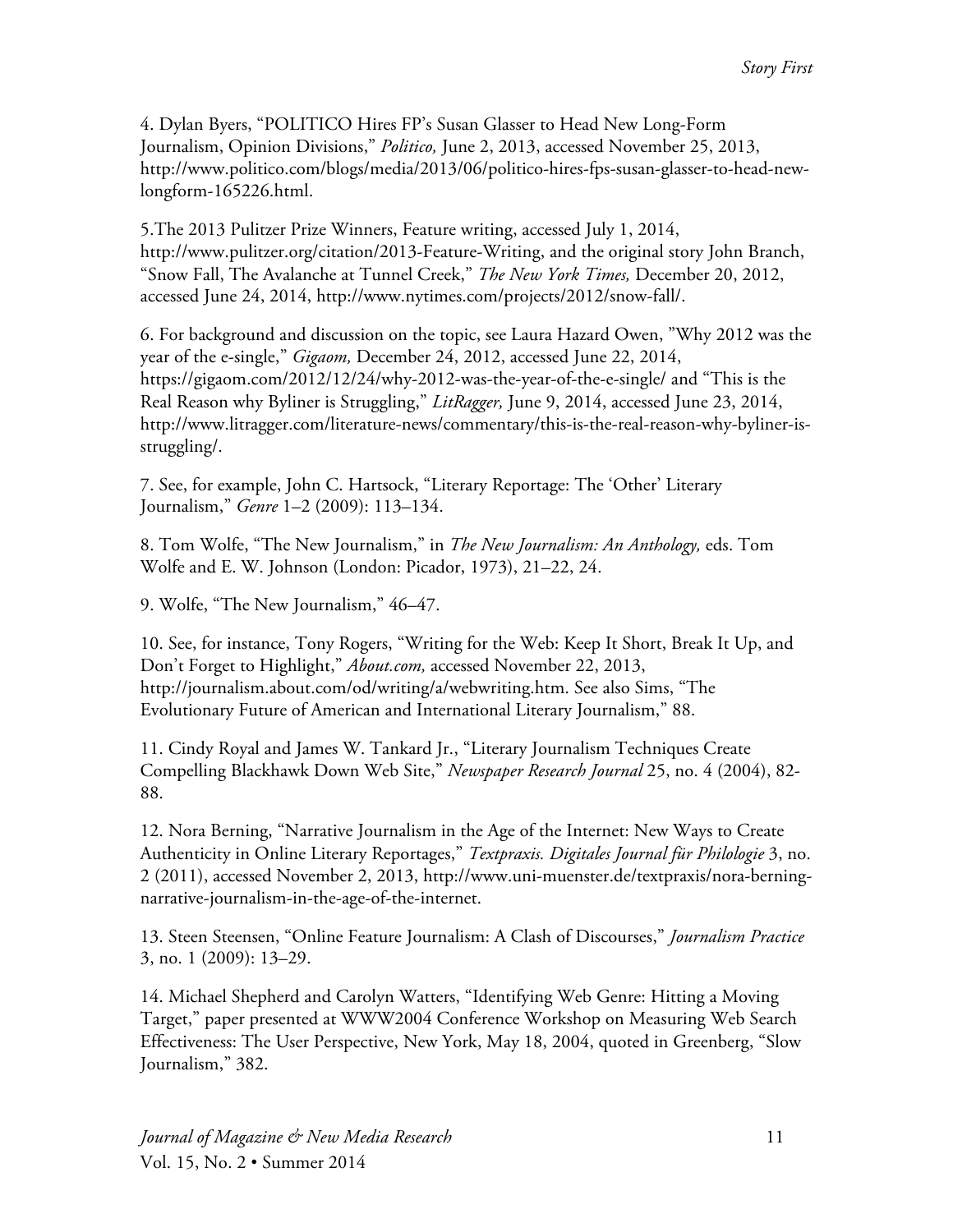15. An elucidating example: in Finland there is a small Swedish-speaking minority. One in five issues of the largest Swedish-speaking newspaper in Finland is delivered to areas of dispersed settlement, and the delivery is slow and costs a lot. In 2011, the newspaper did a pilot experiment, in which it gave a test group of 25 readers a tablet computer on which they could read the newspaper early in the morning. They were given an individual tablet version of the paper, not a PDF or an equivalent. The readers were not satisfied with the tablet version, and preferred a PDF as a replacement for the printed newspaper. Olli Sulopuisto and Helene Juhola, "Tabletit 2012—kokeiluista liiketoiminnaksi," accessed November 15, 2013, http://www.sanomalehdet.fi/files/2346/tabletit\_2012\_kokeilusta\_ liiketoiminnaksi\_julk.pdf.

16. Tanja Aitamurto, "Balancing between Open and Closed: Co-Creation in Magazine Journalism," *Digital Journalism* 1, no. 2 (2013), accessed November 22, 2013, doi:10.1080/21670811.2012.750150.

17. Caitlin Johnston, "Second Chance," *American Journalism Review* (March 29, 2012), accessed November 1, 2013, http://www.ajr.org/Article.asp?id=5278.

18. Pew Research Journalism Project, "News Is Valued but Willingness to Pay Is Low," October 25, 2011, accessed October 28, 2013, http://www.journalism.org/2011/10/25/news-and-pay/.

19. Nic Newman and David A. L. Levy (eds.), Reuters Institute Digital News Report 2014, *Tracking the Future of News,* June 12, 2014, accessed June 13, 2014, https://reutersinstitute.politics.ox.ac.uk/fileadmin/documents/report2014/Reuters%20Instit ute%20Digital%20News%20Report%202014%20- %20Full%20Report%20%28low%20resolution%29.pdf, 56.

20. Johnston, "Second Chance."

21. Pew Research Center, "The Tablet Revolution: Tablets and e-Readers Update," October 18, 2013, accessed November 20, 2013, http://pewinternet.org/~/media//Files/Reports/ 2013/ PIP\_Tablets%20and%20e-readers%20update\_101813.pdf.

22. "Suuret ikäluokat älypuhelinten ja tablettien suuri kohderyhmä—palveluita käytetään kuitenkin rajallisesti," last modified November 20, 2013, accessed November 28, 2013, https://www.deloitte.com/view/fi\_FI/fi/ajankohtaista/lehdistotiedotteet/d7d1df192c472410 VgnVCM3000003456f70aRCRD.htm.

23. Pew Research Journalism Project, "The Tablet Revolution: How People Use Tablet and What It Means to the Future of News," October 25, 2011, accessed October 30, 2013, http://www.journalism.org/2011/10/25/tablet/.

24. Pew Research Journalism Project, "The Tablet Revolution: Tablet News Users Have Strong News Habits on their Devices," October 25, 2011, accessed October 30, 2013, http://www.journalism.org/2011/10/25/news-habits/.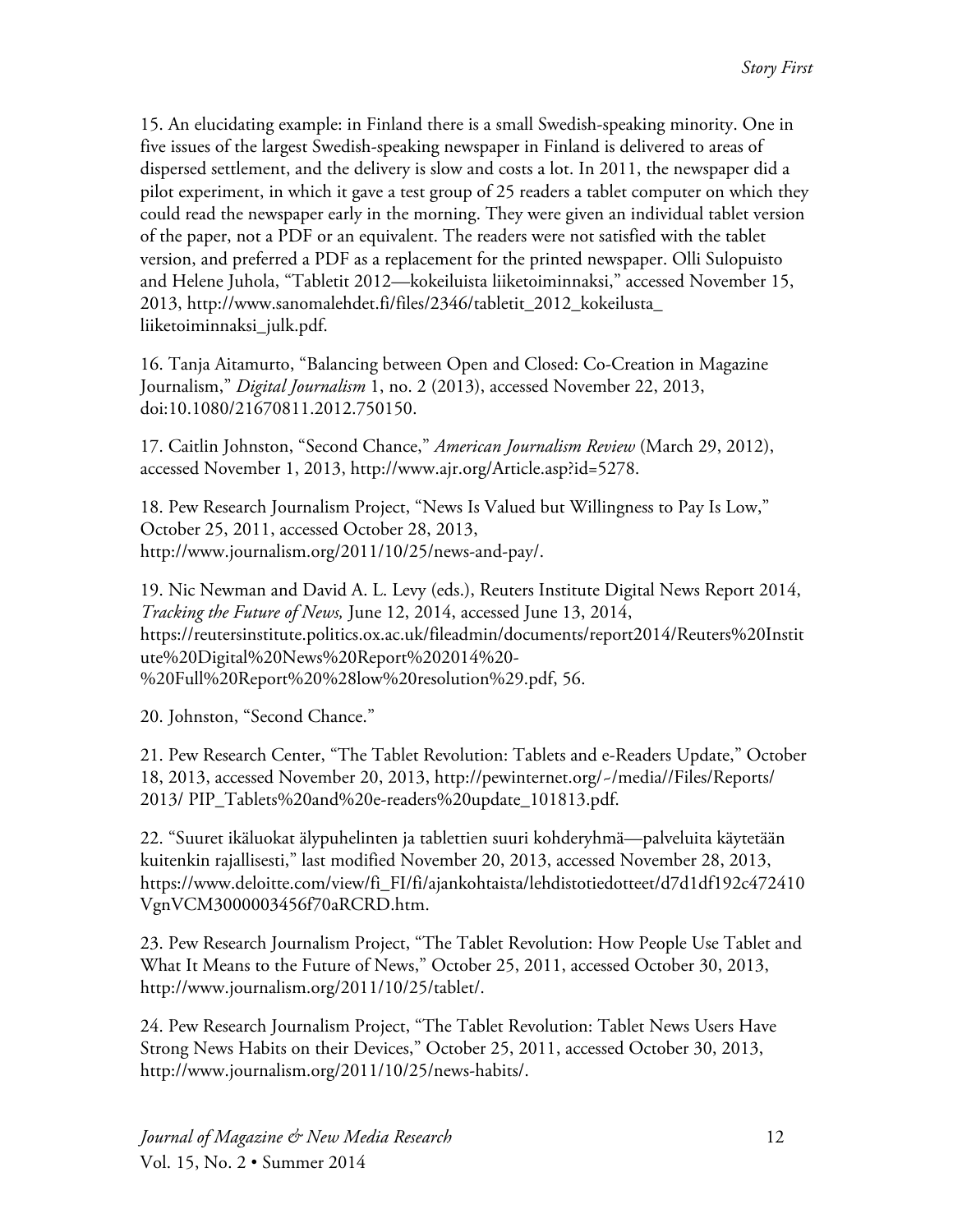25. Pew Research Journalism Project, "The Tablet Revolution: Apps vs. Browsers," October 25, 2011, accessed October 30, 2013, http://www.journalism.org/2011/10/25/app-vbrowser/.

26. "Tablet Shipments Forecast to Top Total PC Shipments in the Fourth Quarter of 2013 and Annually by 2015, According to IDC," September 11, 2013, accessed November 19, 2013, http://www.idc.com/getdoc.jsp?containerId=prUS24314413.

27. "Warby Parker Becomes First E-Book Single Advertiser with Sponsorship of Coronado High," *ThinReads,* September 17, 2013, accessed June 21, 2014, http://www.thinreads.com/ content/section/108/warby\_parker\_becomes\_first\_ebook\_single\_advertiser\_with\_sponsorship\_of\_coronado\_high.

28. Evan Ratliff, email to author, November 26, 2013.

29. Evan Ratliff, email to author, June 26, 2014.

30. Johanna Vehkoo, "Hitaasti hyvä tulee," Uutisraivaajablogi, September 5, 2013, http://blogi.uutisraivaaja.fi/2013/09/05/hitaasti-hyva-tulee/.

31. Johanna Vehkoo, email to author, June 26, 2014. Furthermore, only 5.8 percent of all the books sold in Finland in 2011 were e-books. Kaisa Myllylä, "E-kirja etenee USA:ssa, matelee Suomessa," Kauppalehti, July 21, 2012, accessed November 25, 2013, http://www.kauppalehti.fi/etusivu/e-kirja+etenee+usassa,+matelee+suomessa/201207219093. To compare with international figures regarding e-book single sales, see, for example, Laura Hazard Owen, "Exclusive: How Much Do Kindle Single Authors Make?" *Paid Content*, March 12, 2012, accessed November 12, 2013, http://paidcontent.org/2012/03/12/419 exclusive-how-kindle-singles-authors-are-faring/.

32. Maria Lassila-Merisalo, "Literary Journalism in Twentieth-Century Finland," in *Literary Journalism across the Globe: Journalistic Traditions and Transnational Influences,* eds. John S. Bak and Bill Reynolds (Boston: University of Massachusetts Press, 2011), 184.

33. Tiiamari Pennanen, "Slow Journalism Service Long Play Wins the Uutisraivaaja Media Innovation Challenge," Uutisraivaajablogi, November 13, 2013, accessed June 8, 2014, http://blogi.uutisraivaaja.fi/2013/11/13/slow-journalism-service-long-play-wins-theuutisraivaaja-media-innovation-challenge-2/.

34. "Long Play voitti innovaatiokilpailun," November 13, 2013, accessed June 8, 2014, http://longplay.fi/juhlapaiva/.

35. Perttu Melkas, "Facebook hallitsee yhteisöpalveluiden käyttöä," *Tieto & Trendit* (blog), September 26, 2013, accessed June 2, 2014, http://tietotrenditblogi.stat.fi/facebookhallitsee-yhteis%C3%B6palveluiden-k%C3%A4ytt%C3%B6%C3%A4/.

36. Pew Research Internet Project, "Social Networking Fact Sheet," accessed June 24, 2014, http://www.pewinternet.org/2013/12/30/social-media-update-2013/.

*Journal of Magazine & New Media Research* 13 Vol. 15, No. 2 • Summer 2014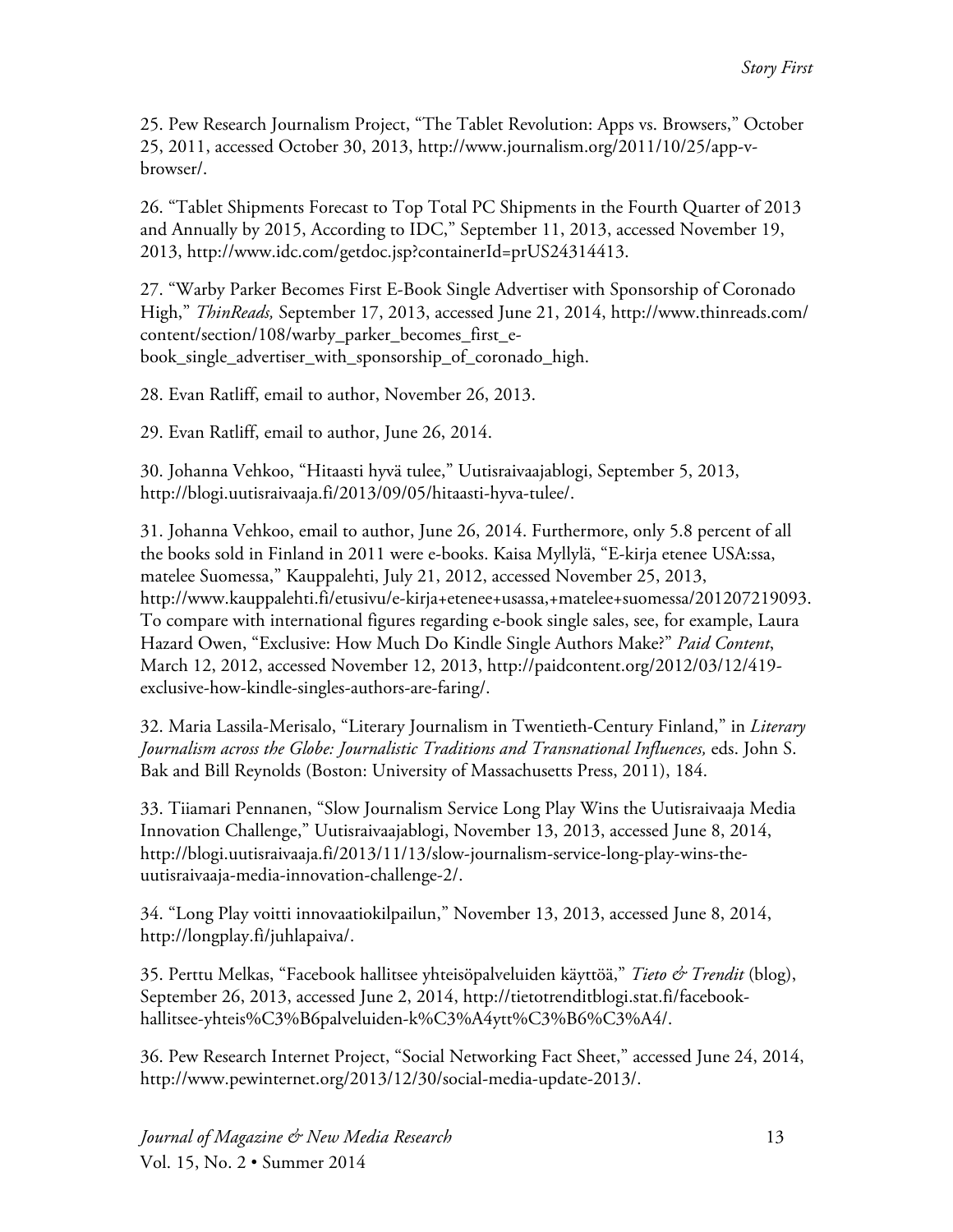37. Norman Sims, "The Problem and the Promise of Literary Journalism Studies," *Literary Journalism Studies* 1, no. 1 (2009): 7-16, 11.

38. Berning, "Narrative Journalism."

39. Margreth Lünenborg, *Journalismus als kultureller Prozess. Zur Bedeutung von Journalismus in der Mediengesellschaft* (Wiesbaden: VS Verlag für Sozialwissenschaften, 2005), 187.

40. Dorrit Cohn, *The Distinction of Fiction* (Baltimore: The Johns Hopkins University Press, 1999), 12.

41. Ibid., 13.

42. Ibid., 15.

43. Dorrit Cohn, "Signposts of Fictionality: A Narratological Perspective," *Poetics Today* 4 (1990): 790–793.

44. Daniel W. Lehman, *Matters of Fact: Reading Nonfiction over the Edge* (Columbus: Ohio State University Press, 1997), 36.

45. James Phelan, *Living to Tell about It: A Rhetoric and Ethics of Character Narration* (Ithaca, New York: Cornell University Press, 2005), 10.

46. Johanna Vehkoo, email to author, June 23, 2014.

47. Berning, "Narrative Journalism," 5.

48. Katleena Kortesuo, "Näin rikot journalistin ohjeita Hesarin tapaan," *Ei Oo Totta*! (blog), October 22, 2012, accessed June 8, 2014, http://eioototta.fi/nain-rikot-journalistin-ohjeitahesarin-tapaan/.

49. See, for instance, Stephen D. Cooper, *Watching the Watchdog: Bloggers as the Fifth Estate* (Spokane: Marquette Books, 2006).

50. See, for instance, John Sweller, "Implications of Cognitive Load Theory for Multimedia Learning," in *The Cambridge Handbook of Multimedia Learning*, ed. Richard E. Mayer (New York: Cambridge University Press, 2005), 19–30, and Judith Schweppe and Rolf Rummer, "Attention, Working Memory, and Long-Term Memory in Multimedia Learning: an Integrated Perspective Based on Process Models of Working Memory," *Educational Psychology Review* 26, no. 2 (2014), 285–306.

51. Pierre Garner, "Two Myths about Immersion in New Storytelling Media," accessed June 22, 2014, http://www.pierregander.com/research/two\_myths\_about\_immersion.pdf.

52. See also Russell Frank, "'Snow-Falling' on Readers: Notes on *The New York Times'* Multimedia Narrative Extravaganza Machine," paper presented at the annual conference of